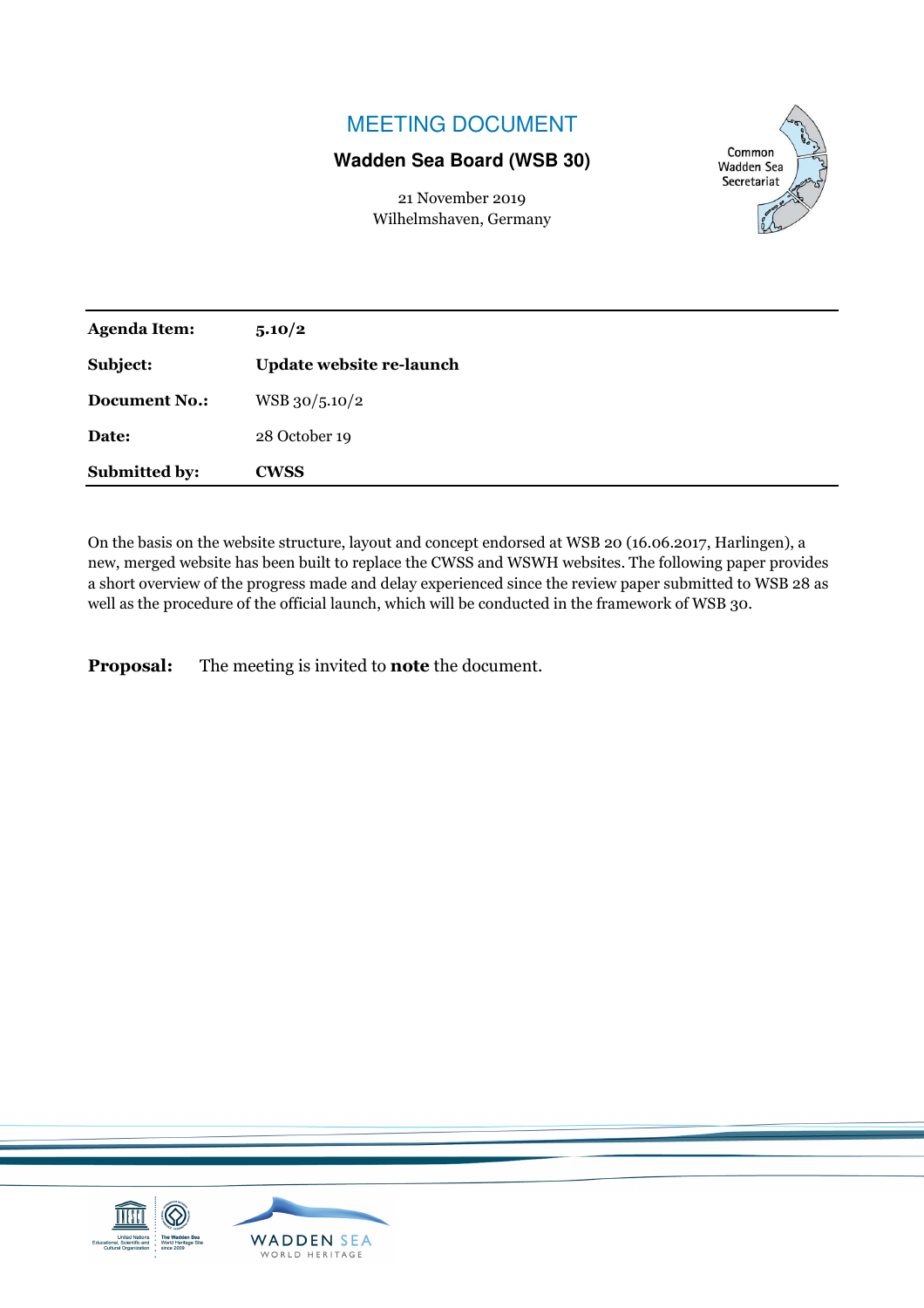## Website re-launch

### **Revision by state parties**

After the 28th meeting of the Wadden Sea Board in Berlin on 14 March 2019 a revision round provided opportunity to the state parties to submit content-related amendment requests to CWSS prior the official launch of the website. Few change requests were sent in by the Netherlands. Denmark submitted no revision because of lacking resources, but a green light. With the help of the Danish ministry, however, CWSS was able to secure a worthy Danish translator. Thus, in future there will be revisions of the Danish texts, though only in style and grammar. The German amendments were submitted on 12 August 2019. Some demanded a feedback round, which was concluded in October. Their translations are also now in place.

### **Log-in area**

The restricted area for TWSC members took a longer time to programme due to the particular needs of the members. Therefore this was another issue delaying the website launch. Now, the access to the log-in area is granted according to the user's membership, e.g. members of the TG-MA can see the TWSC event calendar and the member lists of the individual groups, but can only access the meeting documents of their group. An exception are Wadden Sea Board members, who can access all information. Also, WSB meetings are public events. Thus, WSB documents are found in the public sections and linked in the log-in area. Documents of past WSB meetings are also in the "Resources" area.

#### **Launch**

The website is officially launched on 21 November 2019 in the framework of the Wadden Sea Board meeting (WSB 30). The launch will be announced to the TWSC members via e-mail explaining the new features. Passwords were sent out individually. The website will further be featured on the WSWH social media channels.

### **Domains**

CWSS manages the following websites (IWSS managed by WWF):

- WSWH/CWSS website
	- o Reached via waddensea-worldheritage.org, waddensea-secretariat.org, worldheritagewaddensea.org, wattenmeer-weltnaturerbe.de, wattenmeer-welterbe.de, weltnaturerbewattenmeer.de, waddenzee-werelderfgoed.nl, waddenzeewerelderfgoed.nl, vadehavetverdensarv.dk, verdensarv-vadehavet.dk, prowad.org (directed to prowad subpage)
- QSR website
	- o Reached via qsr.waddensea-worldheritage.org, waddensea-secretariat.org/qsr, waddenseaworldheritage.org/qsr
- Prowad Link webspace (northsearegion.eu/prowad-link)

### **Monitoring**

The website is now closer interlinked with the WSWH social media channels on Facebook, Twitter, Instagram and YouTube via icons on the website header and URL links in the account profiles. To better monitor activities on all WSWH online media in the future, both website and social media data will be analysed at regular intervals. An annual report together with the traditional media report ("press review") will be submitted to the Board starting in 2020.

### **Notice something?**

A website is always organic and updated constantly, which may cause the occasional bug or contextual inaccuracy – especially in the beginning. If you happen to notice something, please kindly let us know by